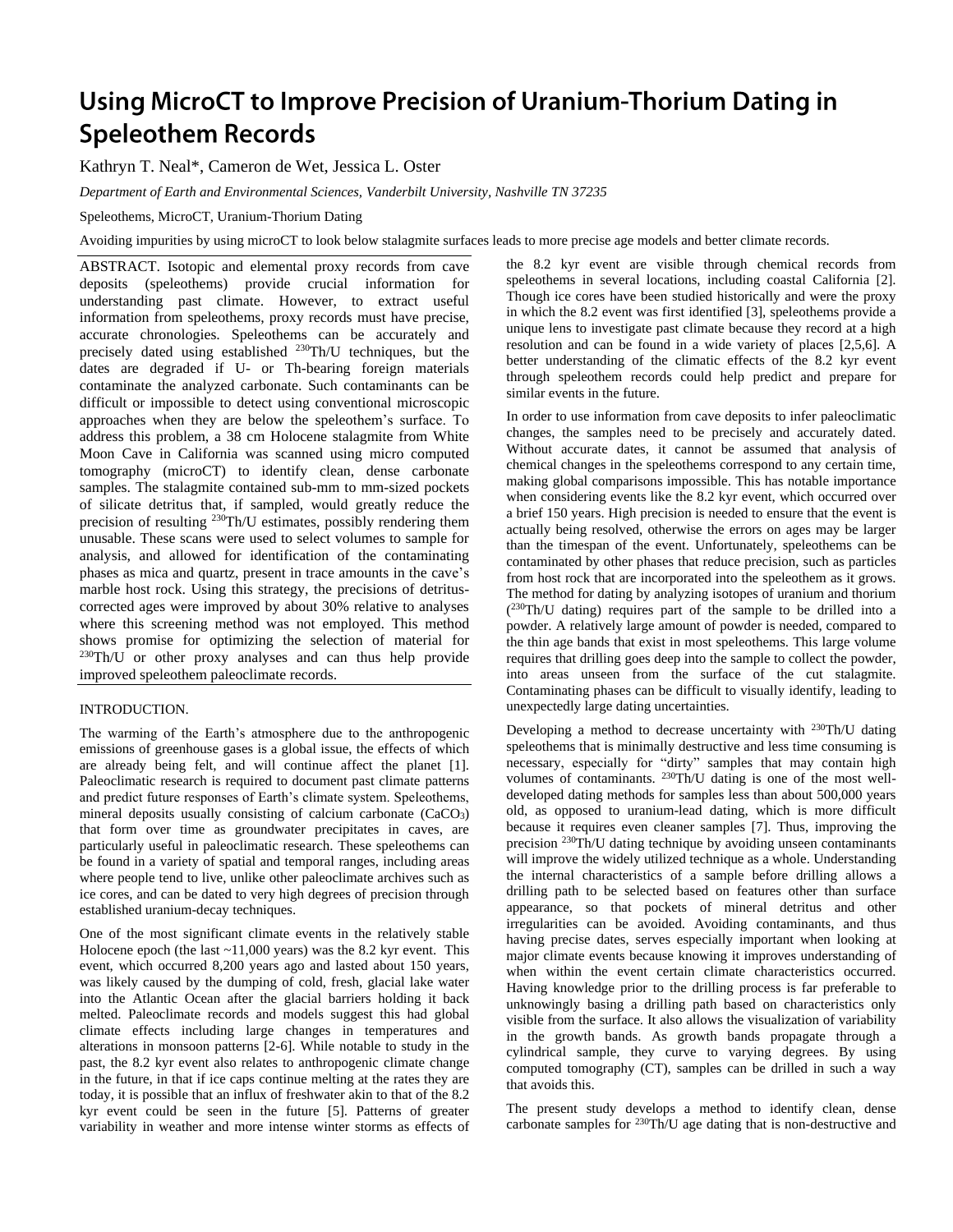rapid. This technique was applied to a speleothem collected from White Moon Cave on the coast of central California in 2012. Preliminary age dates for this sample indicate that it grew just after the 8.2 kyr event, giving it the potential to reveal more information about hydroclimate variability in CA, a hydrologically unstable and arid region that is densely populated today.

## MATERIALS AND METHODS.

### *Sample Collection*

The stalagmite used in study was collected from White Moon Cave (37°00'N, 122°11'W) in the Santa Cruz Mountains near Davenport, California. The cave entrance is located on the wall of an abandoned quarry. The 38 cm tall sample was collected by Dr. Jessica Oster in the summer of 2013. The top half of the speleothem was cut into quarters along the growth axis, and the bottom half was divided into  $six \sim 1.5$  cm x 2 cm x 4.5 cm billets and encased in a grainy epoxy in order to make thin sections for additional analysis by Laser Ablation ICP-MS.

#### *Scanning and Path Selection*

A North Star Imaging microCT scanner was used to acquire a highresolution 3D image of the speleothem's internal characteristics based on density variations within the sample. This, coupled with a 2D image of the visible sides of the speleothem, was used to plan a drilling path to collect powdered sample for <sup>230</sup>Th/U analysis (Figure 1). Areas of the speleothem that appeared free of irregularity from the CT scan were correlated to the visible surface of the sample where a path was selected. The chosen path was then translated onto a 2D image, which was used when drilling. Depth was also considered, in order to obtain the necessary amount of sample powder while avoiding pockets of detritus below the surface of the sample. Ten sites in total were selected, ensuring that one site was chosen as close as possible to the top and bottom of each billet in order to understand the total age range the sample spans.

#### *Drilling and Dating*

A Volvere Vmax hand drill (a dental drill) was used to acquire the powder from the sample, drilling using short, shallow strokes to dislodge calcite powder from the sample. Although it varies from speleothem to speleothem based on U content, around 200 mg was required for <sup>230</sup>Th/U dating in this sample. The 10 samples were dated using established <sup>230</sup>Th/U techniques, which involve dissolving the sample, chemically separating uranium and thorium, and measuring the concentrations of several isotopes of each using a mass spectrometer [2].

# RESULTS.

Contaminating phases were identifiable in CT scans, showing up as large pockets of air or small dense pockets filled with detritus that could potentially cause an imprecise date, but are difficult to see from the surface of the billet (Figure 1). Closely examining a pocket like those that appear on CT scans reveals that it can potentially contain several types of detritus that would cause uncertainty in dating if included in the drilling sample. The following non-calcite materials were identified by thin section petrographic microscopy in the billet: quartz, mica, dolomite, and iron oxide (Figures 1b-c). These same non-calcite materials were also evident in host rocks found around the cave.

The age model based off usable dates [8], revealed that the speleothem had a period of older, slow growth followed by an increase in growth speed around 4000 years ago (Figure 2). Small error allows for the most accurate age model possible, in order to understand the growth of the speleothem.



Figure 1. Comparison of a 2D scan (A) of a billet with visible features about 0.5 cm in from the surface on a CT scan (B) of the same billet. White spot in the highlighted area represents a pocket of dense non-calcite material. Example of a pocket of detritus seen in a thin section of the billet (C) [containing mica and other minerals] that could potentially cause an imprecise date, but that is difficult to see from the surface of the billet.



**Figure 2**. Final age model with original error. Age model determined based on dates analyzed from scanned and drilled samples. Small error allowed for an accurate age model that revealed a period of slow growth followed by a period of notable faster growth. Circles represent analyzed ages with error bars, red lines represent the outer bounds of what the growth model could look like based on ages, and the green line represents the average, or most normally distributed version of the growth model. The date from SC 2-A, the topmost site on the speleothem, was not included.

Dates with scanning method employed all had error small enough to be incorporated into the age model; none were discarded (Figure 3). Compared to dates obtained for the same stalagmite a few years earlier without the CT scanning before drilling, the new method procured dates that were 30% more precise. The average error of the old ages (not including the date with error so large it was unusable) was 97.59 years. The average error of new ages was 67.46 years. If the date from previously obtained ages with error so large it was unusable was considered, the average error is 392.13, and employing the scanning method improves precision by over 83%.

# DISCUSSION.

Studying past climate change is imperative because it shows us how the Earth responded to different degrees of warming and cooling in the past. Knowing how these changes affected the Earth historically helps in predicting and understanding the effects that current and near-future climate change will have on the environment [9].